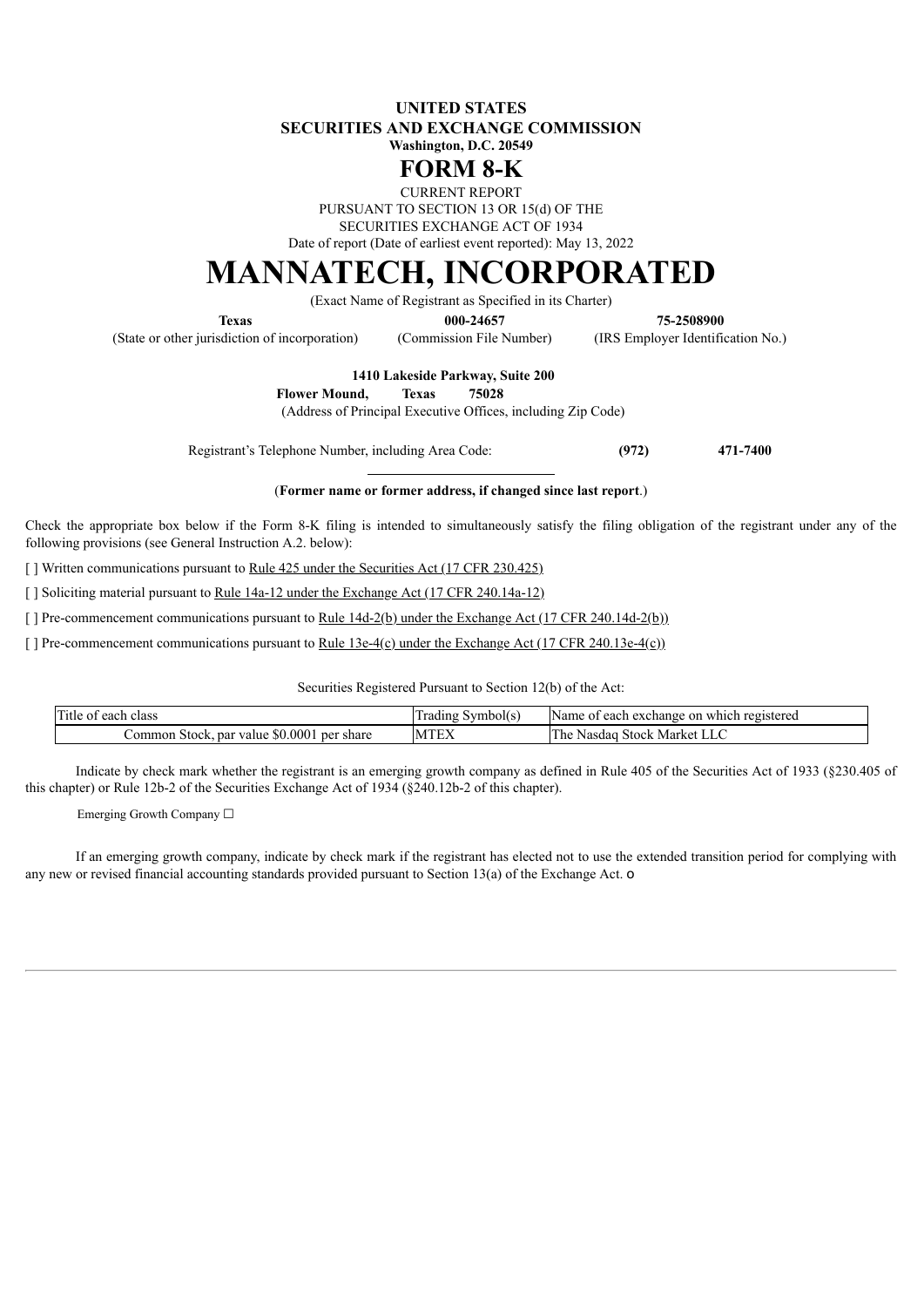## **Item 2.02 Results of Operations and Financial Condition.**

On May 13, 2022, Mannatech, Incorporated issued a press release announcing financial and operating results for the first quarter ended March 31, 2022. A copy of the press release is attached as Exhibit 99.1 to this Current Report on Form 8-K.

#### **Item 9.01 Financial Statements and Exhibits**

(d) *Exhibits.*

#### **Exhibit Number Description**

[99.1](#page-2-0)\* Press Release, dated May 13, 2022, titled "Mannatech Reports First Quarter 2022 Financial Results."

\*Furnished herewith.

# **SIGNATURES**

Pursuant to the requirements of the Securities Exchange Act of 1934, the registrant has duly caused this report to be signed on its behalf by the undersigned hereunto duly authorized.

Date: May 13, 2022

# **MANNATECH, INCORPORATED**

By: */s/ David Johnson* David Johnson Chief Financial Officer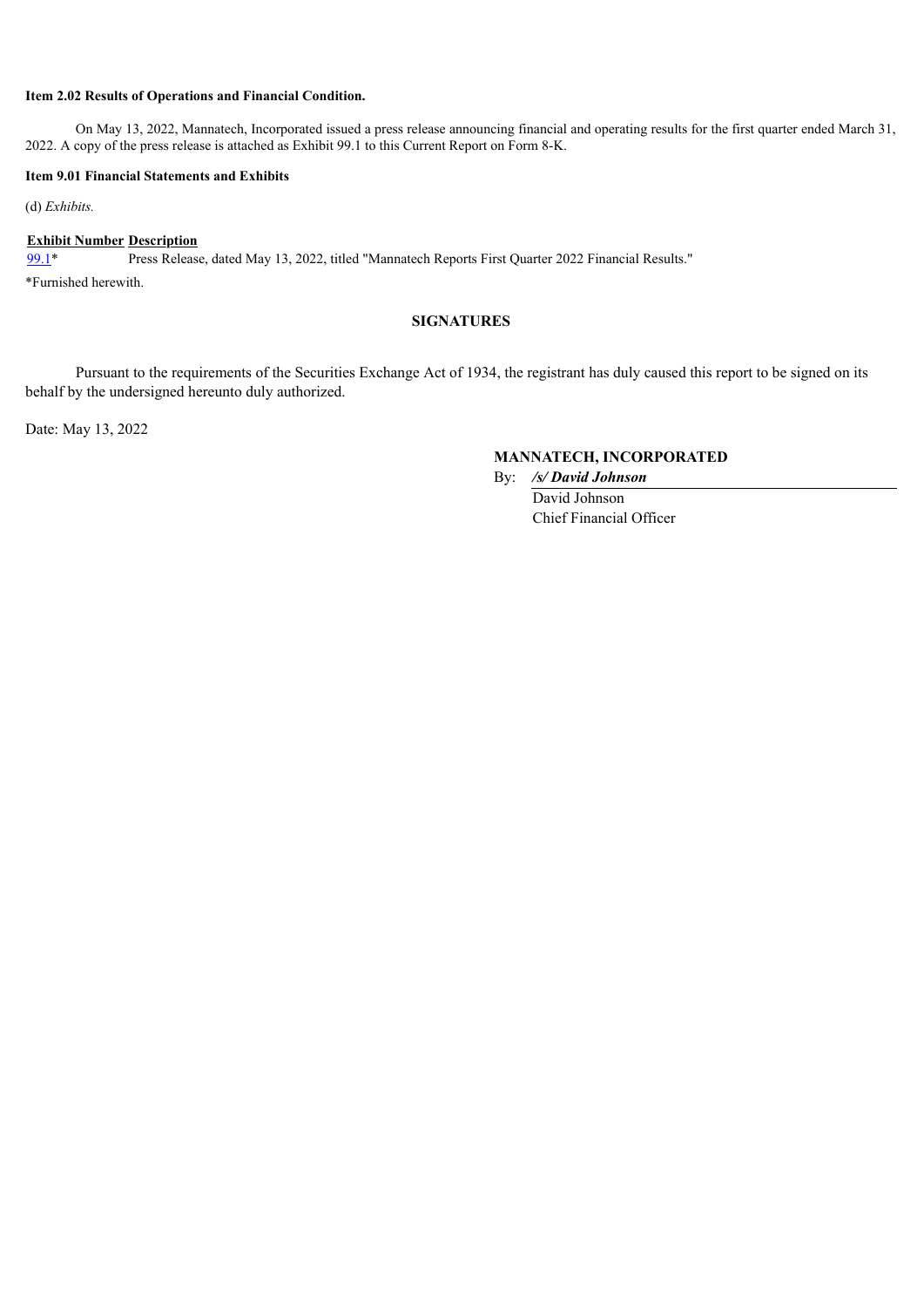<span id="page-2-0"></span>

#### **Mannatech Reports First Quarter End 2022 Financial Results**

(FLOWER MOUND, Texas) May 13, 2022 - Mannatech, Incorporated (NASDAQ: MTEX), a global health and wellness company committed to transforming lives to make a better world, today announced financial results for its first quarter of 2022.

#### **First Quarter End Results**

First quarter net sales for 2022 were \$32.4 million, a decrease of \$5.9 million, or 15.5%, as compared to \$38.3 million in the first quarter of 2021. Our net sales declined 11.5% on a constant dollar basis (see Non-GAAP Measures, below) and foreign exchange decreased GAAP net sales by \$1.5 million, mostly due to the decline of the Korean Won and Japanese Yen. During the quarter, supply chain constraints impacted our sales. As a result, we had to postpone planned promotions as we were sourcing and shipping product. We deferred revenue of orders shipped but not received by customers, in particular in our Asia Pacific market. In Hong Kong, we have deferred \$0.9 million revenue for orders shipped but not received by customers. The number of product fulfilled orders decreased by 6.0% to 189,700 for the three months ended March 31, 2022, as compared to 201,729 during the same period in 2021.

First quarter operating income for 2022 was less than \$0.1 million as compared to \$2.8 million for the first quarter of 2021.

Net income was \$0.1 million, or \$0.06 per diluted share, for the first quarter of 2022, as compared to net income of \$2.2 million, or \$1.04 per diluted share, for the first quarter of 2021.

For the three months ended March 31, 2022, overall selling and administrative expenses decreased by \$0.2 million to \$6.9 million, as compared to \$7.1 million for the same period in 2021. The decrease in selling and administrative expenses consisted of a \$0.1 million decrease in marketing costs and a \$0.1 million decrease in contract labor costs.

For the three months ended March 31, 2022, other operating costs decreased by \$0.2 million to \$4.9 million, as compared to \$5.1 million for the same period in 2021. The decrease in operating costs was primarily due to a \$0.2 million decrease in legal and consulting fees.

The approximate number of new and continuing independent associate and preferred customer positions held by individuals in Mannatech's network and associated with purchases of products as of March 31, 2022 and 2021 were approximately 157,000 and 187,000, respectively. Recruitment of new independent associates and preferred customers decreased by 5.1% to 18,542 in the first quarter of 2022 as compared to 19,538 in the first quarter of 2021.

#### **Non-GAAP Measures**

In addition to results presented in accordance with GAAP, this press release and related tables include certain non-GAAP financial measures, including a presentation of constant dollar measures. We disclose operating results that have been adjusted to exclude the impact of changes due to the translation of foreign currencies into U.S. dollars, including changes in: Net Sales, Gross Profit, and Income from Operations. We believe that these non-GAAP financial measures provide useful information to investors because they are an indicator of the strength and performance of ongoing business operations. The constant currency figures are financial measures used by management to provide investors an additional perspective on trends. Although we believe the non-GAAP financial measures enhance investors' understanding of our business and performance, these non-GAAP financial measures should not be considered an exclusive alternative to accompanying GAAP financial measures. Please see the accompanying table entitled "Non-GAAP Financial Measures" for a reconciliation of these non-GAAP financial measures.

#### **Safe Harbor statement**

This release contains "forward-looking statements" within the meaning of Section 27A of the Securities Act of 1933, as amended, Section 21E of the Securities Exchange Act of 1934, as amended, and the Private Securities Litigation Reform Act of 1995. These forward-looking statements generally can be identified by use of phrases or terminology such as "may," "will," "should," "hope," "could," "would," "expects," "plans," "intends," "anticipates," "believes," "estimates," "approximates,"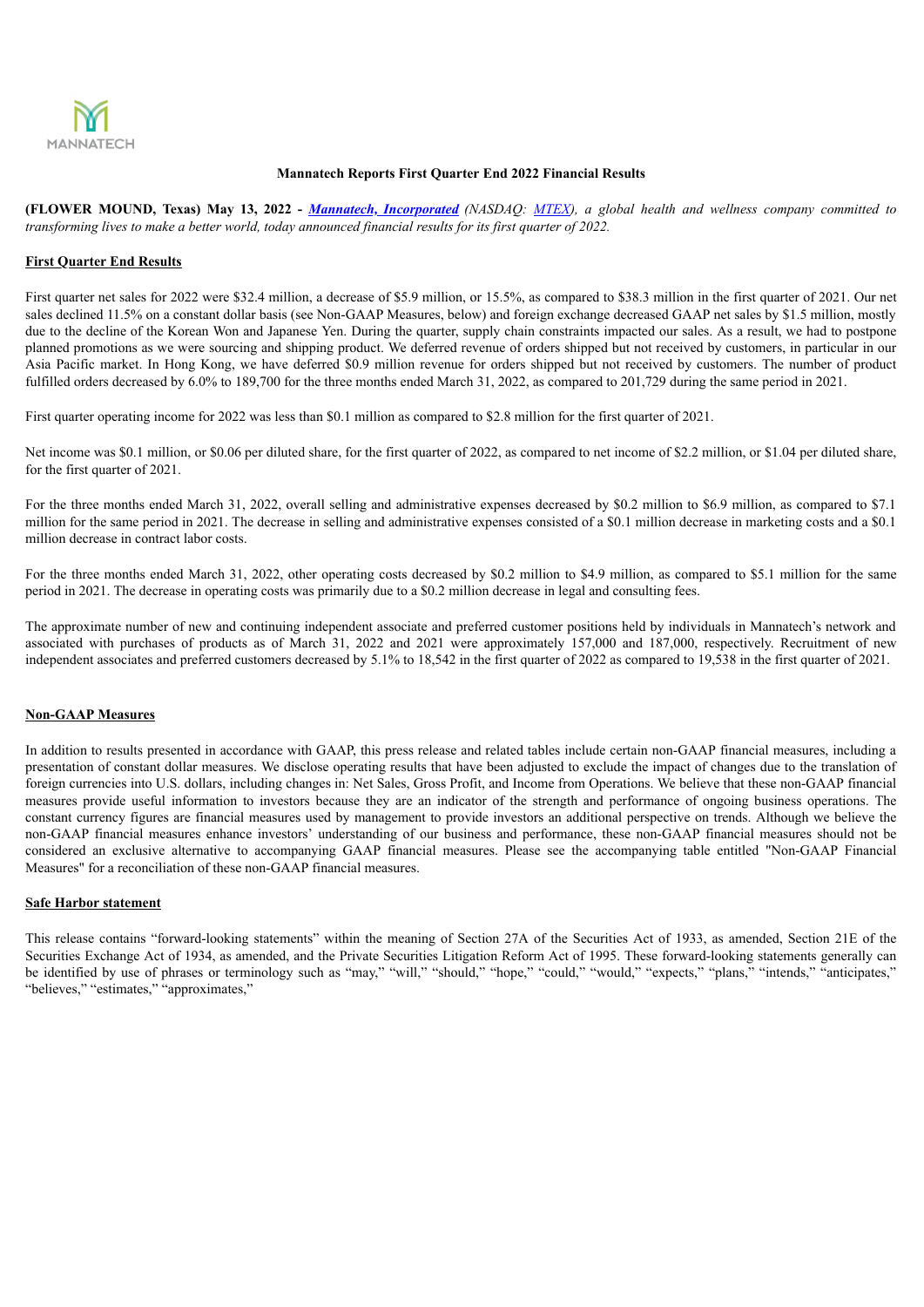"predicts," "projects," "potential," and "continues" or other similar words or the negative of such terminology. Similarly, descriptions of Mannatech's objectives, strategies, plans, goals or targets contained herein are also considered forward-looking statements. Mannatech believes this release should be read in conjunction with all of its filings with the United States Securities and Exchange Commission and cautions its readers that these forward-looking statements are subject to certain events, risks, uncertainties, and other factors. Some of these factors include, among others, the impact of COVID-19 on Mannatech's business, the availability and effectiveness of vaccines on a widespread basis, the impact of any mutations of the COVID-19 virus, the current conflict between Russia and Ukraine, which could adversely affect our business in certain regions, the impact of inflation, disruptions in the supply chain, Mannatech's inability to attract and retain associates and preferred customers, increases in competition, litigation, regulatory changes, and its planned growth into new international markets. Although Mannatech believes that the expectations, statements, and assumptions reflected in these forward-looking statements are reasonable, it cautions readers to always consider all of the risk factors and any other cautionary statements carefully in evaluating each forward-looking statement in this release, as well as those set forth in its latest Annual Report on Form 10-K, and other filings filed with the United States Securities and Exchange Commission, including its current reports on Form 8-K. All of the forward-looking statements contained herein speak only as of the date of this release.

Individuals interested in Mannatech's products or in exploring its business opportunity can learn more at Mannatech.com

**Contact Information:** Donna Giordano Manager, Executive Office Administration 972-471-6512 ir@mannatech.com www.mannatech.com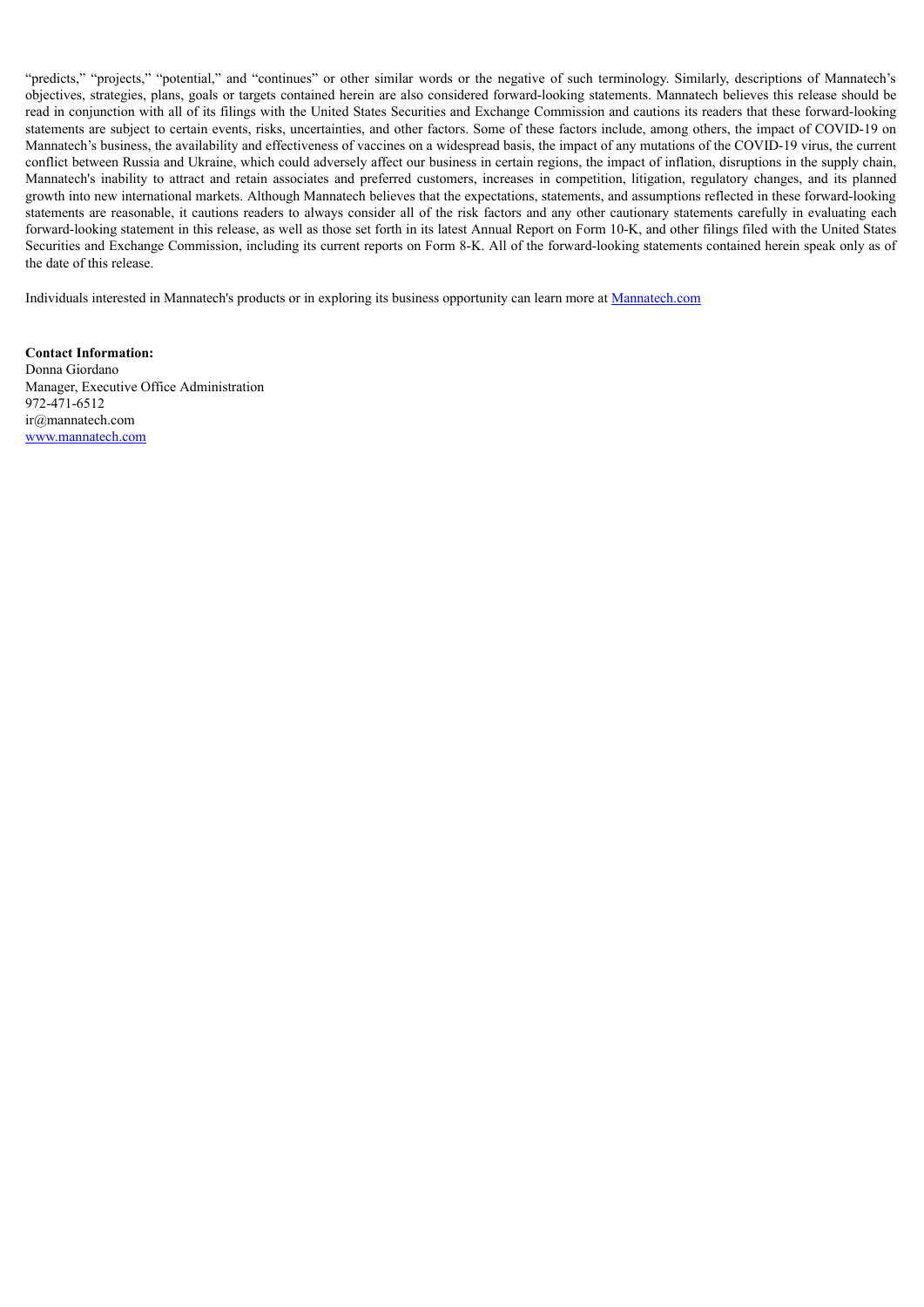## **MANNATECH, INCORPORATED AND SUBSIDIARIES CONSOLIDATED BALANCE SHEETS**

*(in thousands, except share information)*

| <b>ASSETS</b>                                                                                                                                                                                                                                 |             | March 31, 2022<br>(unaudited) | December 31, 2021 |
|-----------------------------------------------------------------------------------------------------------------------------------------------------------------------------------------------------------------------------------------------|-------------|-------------------------------|-------------------|
| Cash and cash equivalents                                                                                                                                                                                                                     | $\mathbf S$ | 23.359                        | \$<br>24.185      |
| Restricted cash                                                                                                                                                                                                                               |             | 944                           | 944               |
| Accounts receivable, net of allowance of \$991 and \$987 in 2022 and 2021, respectively                                                                                                                                                       |             | 91                            | 90                |
| Income tax receivable                                                                                                                                                                                                                         |             | 385                           | 342               |
| Inventories, net                                                                                                                                                                                                                              |             | 12,591                        | 12,020            |
| Prepaid expenses and other current assets                                                                                                                                                                                                     |             | 3,798                         | 2,888             |
| Deferred commissions                                                                                                                                                                                                                          |             | 3,103                         | 2,369             |
| <b>Total current assets</b>                                                                                                                                                                                                                   |             | 44,271                        | 42,838            |
| Property and equipment, net                                                                                                                                                                                                                   |             | 2,591                         | 2,882             |
| Construction in progress                                                                                                                                                                                                                      |             | 1,507                         | 1,357             |
| Long-term restricted cash                                                                                                                                                                                                                     |             | 503                           | 503               |
| Other assets                                                                                                                                                                                                                                  |             | 9,528                         | 9,220             |
| Deferred tax assets, net                                                                                                                                                                                                                      |             | 2,740                         | 2,825             |
| <b>Total assets</b>                                                                                                                                                                                                                           | \$          | 61,140                        | \$<br>59,625      |
| <b>LIABILITIES AND SHAREHOLDERS' EQUITY</b>                                                                                                                                                                                                   |             |                               |                   |
| Current portion of finance leases                                                                                                                                                                                                             | \$          | 60                            | \$<br>68          |
| Accounts payable                                                                                                                                                                                                                              |             | 5,122                         | 3,969             |
| Accrued expenses                                                                                                                                                                                                                              |             | 8,407                         | 9,224             |
| Commissions and incentives payable                                                                                                                                                                                                            |             | 9,629                         | 9,611             |
| Taxes payable                                                                                                                                                                                                                                 |             | 1,756                         | 2,154             |
| Current notes payable                                                                                                                                                                                                                         |             | 608                           | 205               |
| Deferred revenue                                                                                                                                                                                                                              |             | 6,617                         | 4,867             |
| <b>Total current liabilities</b>                                                                                                                                                                                                              |             | 32,199                        | 30,098            |
| Finance leases, excluding current portion                                                                                                                                                                                                     |             | 69                            | 66                |
| Deferred tax liabilities                                                                                                                                                                                                                      |             |                               |                   |
| Long-term notes payable                                                                                                                                                                                                                       |             |                               |                   |
| Other long-term liabilities                                                                                                                                                                                                                   |             | 5,142                         | 5,049             |
| <b>Total liabilities</b>                                                                                                                                                                                                                      |             | 37,410                        | 35,213            |
| Commitments and contingencies                                                                                                                                                                                                                 |             |                               |                   |
| <b>Shareholders' equity:</b>                                                                                                                                                                                                                  |             |                               |                   |
| Preferred stock, \$0.01 par value, 1,000,000 shares authorized, no shares issued or outstanding                                                                                                                                               |             |                               |                   |
| Common stock, \$0.0001 par value, 99,000,000 shares authorized, 2,742,857 shares issued and 1,949,716 shares<br>outstanding as of March $31, 2022$ and $2,742,857$ shares issued and $1,940,687$ shares outstanding as of December $31, 2021$ |             |                               |                   |
| Additional paid-in capital                                                                                                                                                                                                                    |             | 33,359                        | 33,277            |
| Retained earnings                                                                                                                                                                                                                             |             | 7,452                         | 7,708             |
| Accumulated other comprehensive income                                                                                                                                                                                                        |             | 1,669                         | 2,342             |
| Treasury stock, at average cost, 793,141 shares as of March 31, 2022 and 802,170 shares as of December 31, 2021                                                                                                                               |             | (18,750)                      | (18, 915)         |
| Total shareholders' equity                                                                                                                                                                                                                    |             | 23,730                        | 24,412            |
| Total liabilities and shareholders' equity                                                                                                                                                                                                    | \$          | 61,140                        | \$<br>59,625      |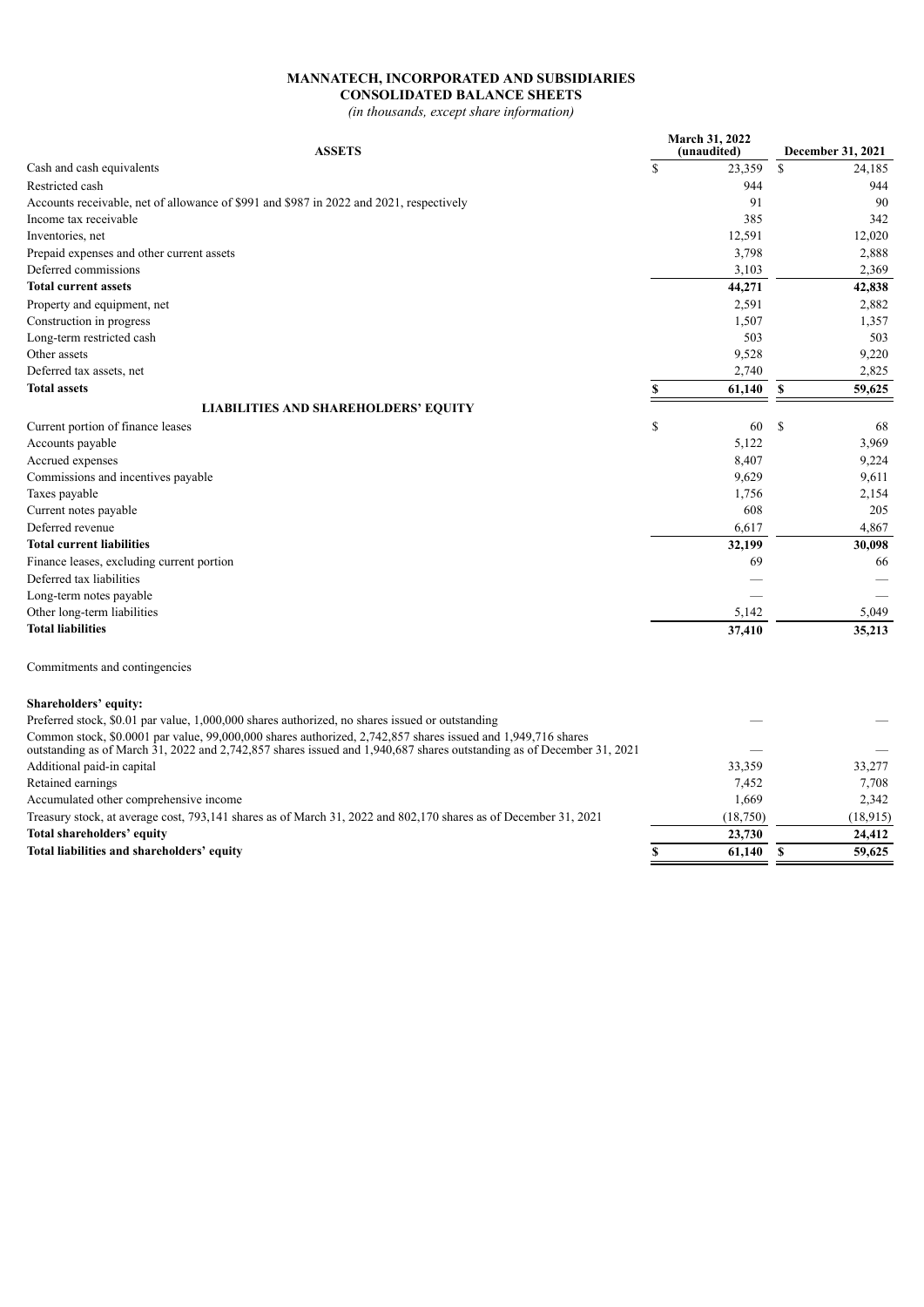# **MANNATECH, INCORPORATED AND SUBSIDIARIES CONSOLIDATED STATEMENTS OF OPERATIONS**

*(in thousands, except per share information)*

|                                             |    | <b>Three Months Ended</b><br>March 31, |              |        |
|---------------------------------------------|----|----------------------------------------|--------------|--------|
|                                             |    | 2022                                   |              | 2021   |
| <b>Net sales</b>                            | \$ | 32,384                                 | $\mathbf{s}$ | 38,319 |
| Cost of sales                               |    | 7,091                                  |              | 7,222  |
| <b>Gross profit</b>                         |    | 25,293                                 |              | 31,097 |
| Operating expenses:                         |    |                                        |              |        |
| Commissions and incentives                  |    | 13,108                                 |              | 15,598 |
| Selling and administrative expenses         |    | 6,909                                  |              | 7,111  |
| Depreciation and amortization expense       |    | 332                                    |              | 510    |
| Other operating costs                       |    | 4,909                                  |              | 5,089  |
| Total operating expenses                    |    | 25,258                                 |              | 28,308 |
| Income from operations                      |    | 35                                     |              | 2,789  |
| Interest income, net                        |    | 15                                     |              | 22     |
| Other income (expense), net                 |    | 85                                     |              | (282)  |
| Income before income taxes                  |    | 135                                    |              | 2,529  |
| Income tax (provision)                      |    | (1)                                    |              | (335)  |
| Net income                                  |    | 134                                    | S            | 2,194  |
| Earnings per common share:                  |    |                                        |              |        |
| Basic                                       | S  | 0.07                                   | S            | 1.06   |
| Diluted                                     |    | 0.06                                   | S            | 1.04   |
| Weighted-average common shares outstanding: |    |                                        |              |        |
| Basic                                       |    | 1,947                                  |              | 2,071  |
| Diluted                                     |    | 2,074                                  |              | 2,116  |